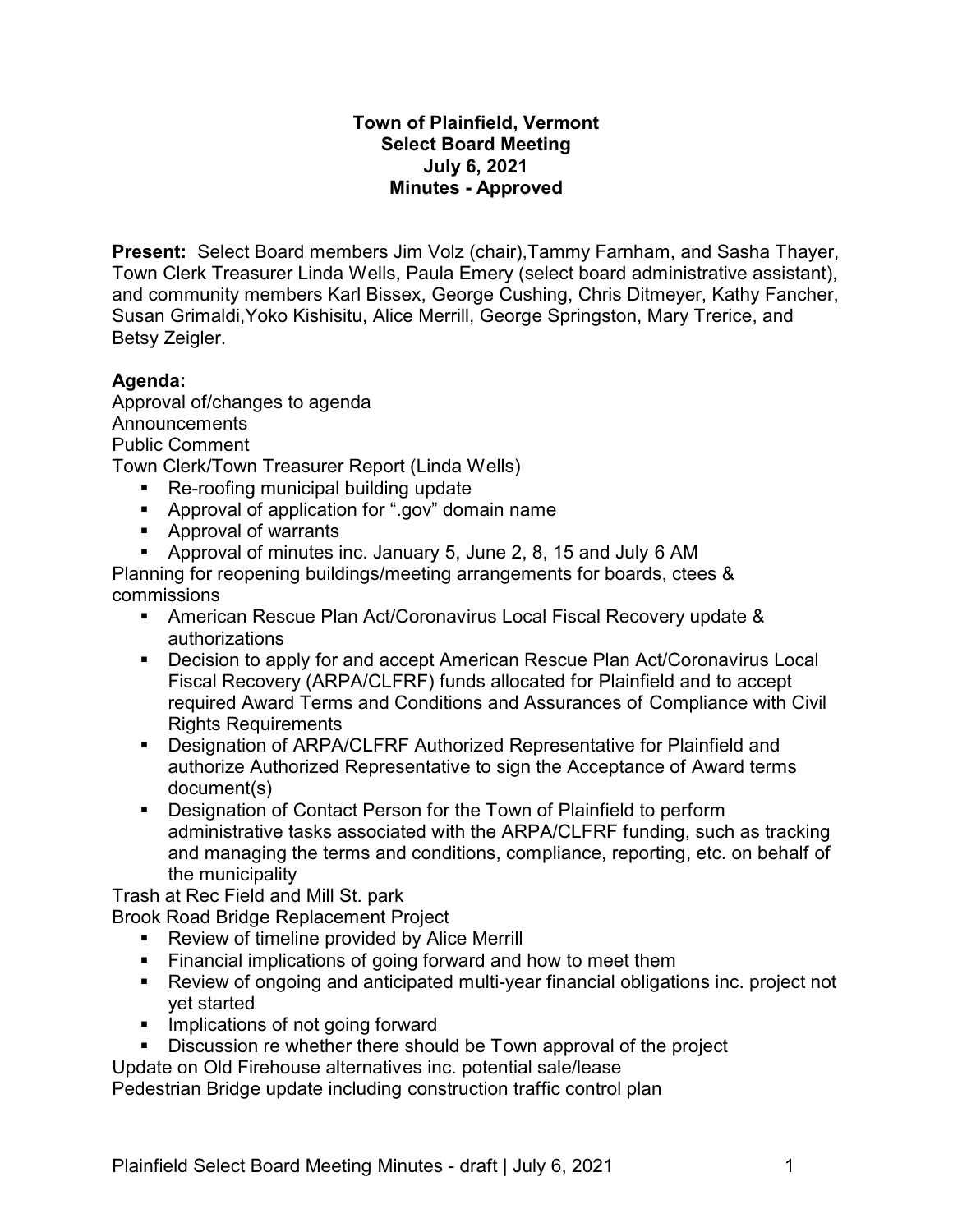Rte 2 intersection update including review of agreement between Town and State Flood Road complaint from John Klimenok re road grading Demolition or rebuilding of the home on Creamery Street Other business

## **Chairperson Jim Volz called the meeting to order at 7:00PM.**

### **Approval of and Changes to Agenda**

**Thayer proposed two changes to the agenda:** 1) move the Creamery Street Building Demolition item to the Town Clerk's Report section of the agenda, and 2) to add the Bean Road issue to the regular agenda. **Motion approved unanimously.**

### **Announcements**

Thayer announced that Greg Light invited the SB to come and see the work on the fire station. Discussion about whether to coordinate the tour of the Fire Station with the meeting with Jay Southgate. **Volz offered to contact Light.**

## **Public Comment**

There was no public comment.

## **Town Clerk/Town Treasurer Report**

- $\cdot$  Re-Roofing Municipal Building Update Wells hasn't heard from Randall Contracting. Expects to hear from them within the next two weeks. The roofing should begin in July.
- **\*** Approval of Warrants

Wells requested approval to pay two accounts payable warrants for June 21 and June 30, 2021, and two payroll warrants for June 18 and June 25, 2021. **Farnham moved to approve the warrants. The motion was approved unanimously.**

### **\* Revolving Loan Fund Applications**

Wells referred to an email from Karl Bissex of the Revolving Loan Fund (RLF) of June 23, 2021. The Revolving Loan Fund has approved applications for two projects, and recommends that the SB support both projects. The two projects are: the Fire Station's foundation repairs for the amount of \$19,000.00 and the Pedestrian Bridge project for \$35,000.00. The Revolving Loan Fund has offered to award a grant to the town so that the entire amount of each loan doesn't have to be repaid. They will provide a \$35,000.00 tenyear loan and a grant of \$35,000.00 for the Pedestrian Bridge Project. They will provide \$9,500.00 as a ten-year loan for the Fire Station foundation and a grant of \$9,500**.**00. **Wells recommended that the Fire Station be repaid in five years, rather than ten.** Wells requested that the SB approve the loans, stating that the town is borrowing from itself so there is no need to get voter approval. Thayer requested clarification about loan amounts. **Thayer moved to follow the advice of the RLF and approve a grant of \$9,500.00 for the Fire House [Station] repairs in a 5 year loan to complete the payments needed for the Fire House [Station] repairs. The motion was approved unanimously.**

Wells estimated that there will be \$84,000.00 in the fund after these loans are taken.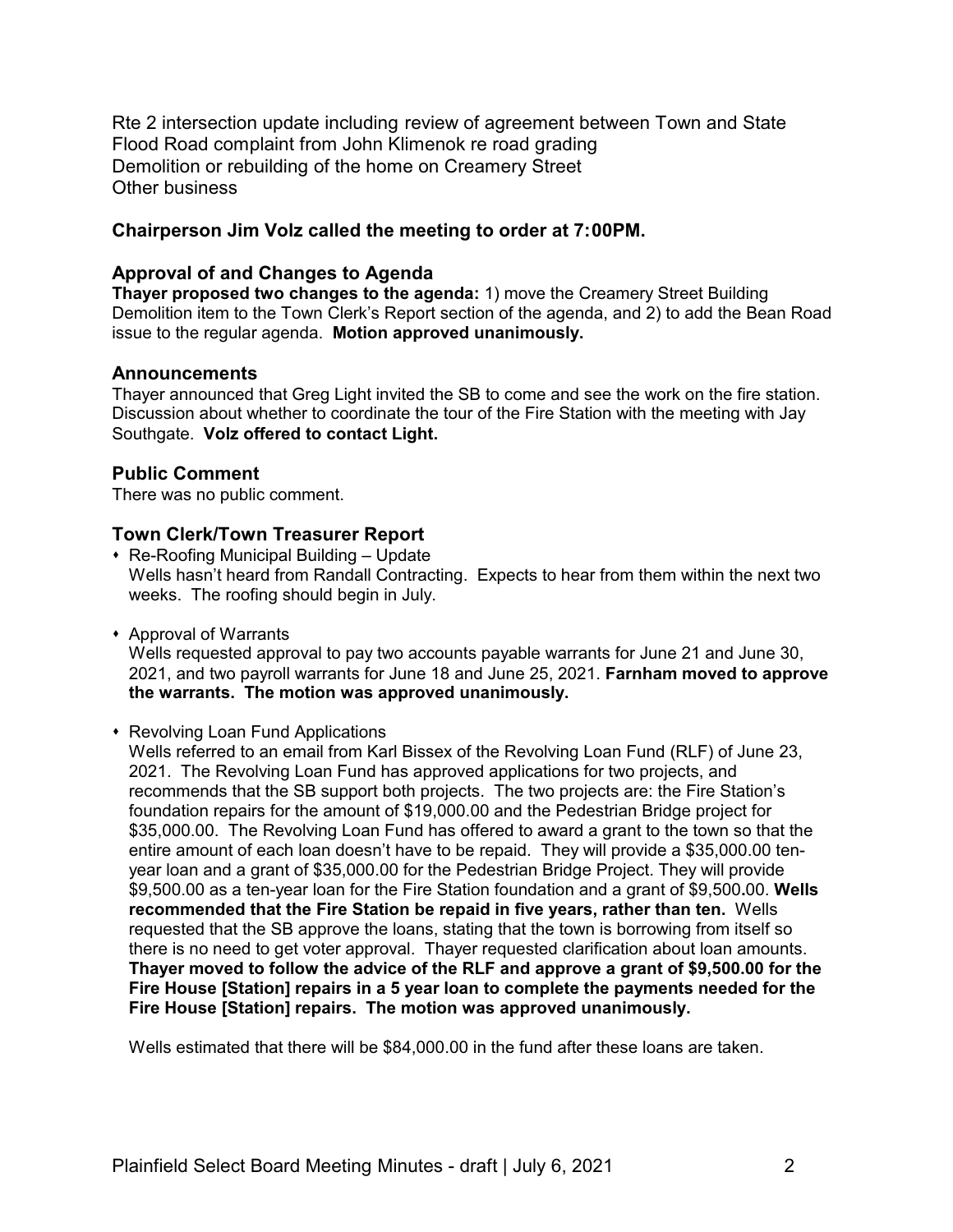**Farnham moved to accept the grant from RLF of \$35,000.00 and made a second motion to accept a ten-year loan for \$35,000.00 from the RLF to do the Pedestrian Bridge. Both motions were approved unanimously.**

Wells read from the letter from Bissex of the RLF and offered to send it to the SB so that it can be discussed at the next meeting or a future meeting.

The Fire Department would like to make the building available for meetings in the future. Wells mentioned that the Fire Station is currently not in compliance with the Americans with Disabilities Act (ADA).

### **Trash Receptacles at Recreation Field and Mill Street Park**

Wells mentioned that people in the village have volunteered to keep an eye on the trash. Volunteers told Wells that Rec Field has been pretty good but the Mill Street trash has been bad and the sign was torn down. Wells' recommendation was that she put up another carry-in/carryout sign. Thayer suggested putting up a no littering sign with penalties listed. **Wells will contact Work Safe about purchasing "state law -- no littering" signs.**

Betsy Zeigler requested information about having a paid person to collect the trash. Farnham said that that position is posted but no one has applied.

- Approval of Application for ".gov" Domain Name **Thayer offered to work with Wells** to obtain the .gov website.
- Approval of January 5, June 2, June 8, June 15 minutes Thayer noted that there were two changes to be made to the June 15 minutes, which were to add Ryan Christiansen to the list of people present and to add Tammy's suggestion about Montpelier. **Thayer moved to accept June 2, 8, 15 minutes and offered to make the changes above. The motion was approved unanimously.**

## **Planning for Reopening Buildings: Meeting Arrangements for Boards, Committees and Commissions**

Wells reported that she has begun contacting committee chairs about meeting in person. The room upstairs in the Town Office building is available for meetings. Wells provided information about the meeting protocols and will provide this information as each committee contacts her. Some committees are meeting outdoors. Wells stated that she is willing to allow **meetings to take place inside the Municipal Building as long as people follow the health guidelines, which include: contact tracing, wearing masks, and sanitizing surfaces.**

### **American Rescue Plan Act/Coronavirus Local Fiscal Recovery Update and Authorizations**

Sasha Thayer presented three motions relating to the American Rescue Plan Act/Coronavirus Local Fiscal Recovery Update and Authorizations. They are as follows:

**1.** Accept Plainfield funding along with required [Award Terms and Conditions](file:///|//_blank) and Civil Rights Requirements.

**Thayer moved that that the Town of Plainfield accept its allocation of Coronavirus Local Fiscal Recovery Funding (CLFRF) from the US Treasury, along with the Award Terms & Conditions and Assurances of Compliance with the Civil Rights Requirements that are requirements of accepting these funds. The motion was approved unanimously.**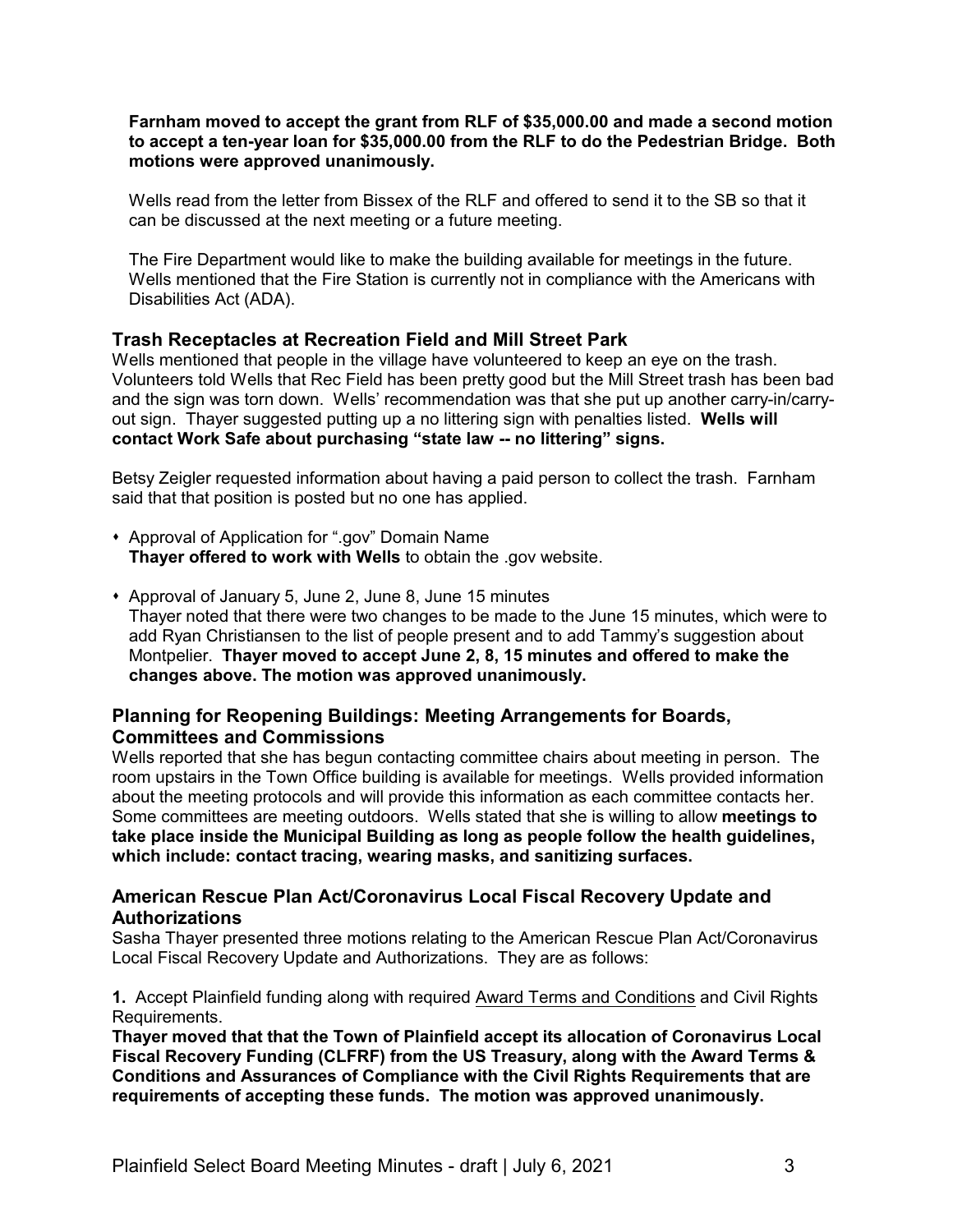**2.** Appoint "Authorized Representative" Thayer explained that the Authorized Representative is an individual with legal authority to bind the government entity. An Authorized Representative must sign the Acceptance of Award terms for it to be valid.

**Thayer moved that the SB appoint Jim Volz to serve as the Town's "Authorized Representative" as required by the Coronavirus Local Fiscal Recovery Funding (CLFRF) from the US Treasury, to sign the Award Terms & Conditions and Assurances of Compliance with the Civil Rights Requirements by July 14,2021. The motion was approved unanimously.**

### **3.** Appoint Contact Person

Thayer explained that the Contact Person" should be the person who will perform the administrative tasks associated with the ARPA/CLFRF funding, such as tracking and managing the terms and conditions, compliance, reporting, etc. on behalf of the municipality. **Thayer moved Linda Wells to be the "Contact Person" for the Town's CLRFR Award from U.S. Treasury." The motion was approved unanimously and Wells accepted the task.**

## **Demolition or Rebuilding of the Home on Creamery Street**

Wells received an email from a concerned citizen about the ongoing demolition or gutting of the house on Creamery Street. Citizen was concerned that there is no signage or barrier. Wells noted that everything was in order on that property and that the owners appear to be doing a good job of keeping it cleaned up. **SB determined that they do not need to take action on this item.**

## **Brook Road Bridge Replacement Project**

Alice Merrill was asked to provide an overview of the project with emphasis on the most urgent matters and matters that need to be moved on during this meeting.

Merrill stated that these grants have time limits and that Timing is crucial. She stated that the town should indicate that it would like to apply for funding soon and begin the application process in August. It will be a lengthy federal grant, so she recommends that the town get started early. The goal is to time the process so that it can be discussed at Town Meeting in March. Merrill's hours are the only expense incurred. If we are successful in getting the grant Merrill's pay will be covered by the grant.

Merrill recommended that the town decide whether to apply for construction funding tonight. Thayer noted that she is not convinced that citizens will accept the financial obligations. Volz clarified that the citizens will have an opportunity to vote the project down at Town Meeting. This will put the town in the position to move forward if the town approves the project. Farnham requested that the town seek approval from citizens before beginning the application project, possibly deferring the application to next year. Volz added that of all of the projects underway at this point, this is the only one that is a safety issue that is putting peoples' property at risk.

Yoko Kishisitu lives on the Brook Road near the bridge. She attended the meeting to update the SB that the project affects the greater community. She urged the SB not wait until the next big storm.

George Springsten spoke, referring to a memo he sent to the SB. He encouraged the SB to go forward with the grant application because the process will take years. He stated that, while he understands that there are financial challenges, it is important to move forward now because that bridge is susceptible to major and minor floods and puts people who live nearby at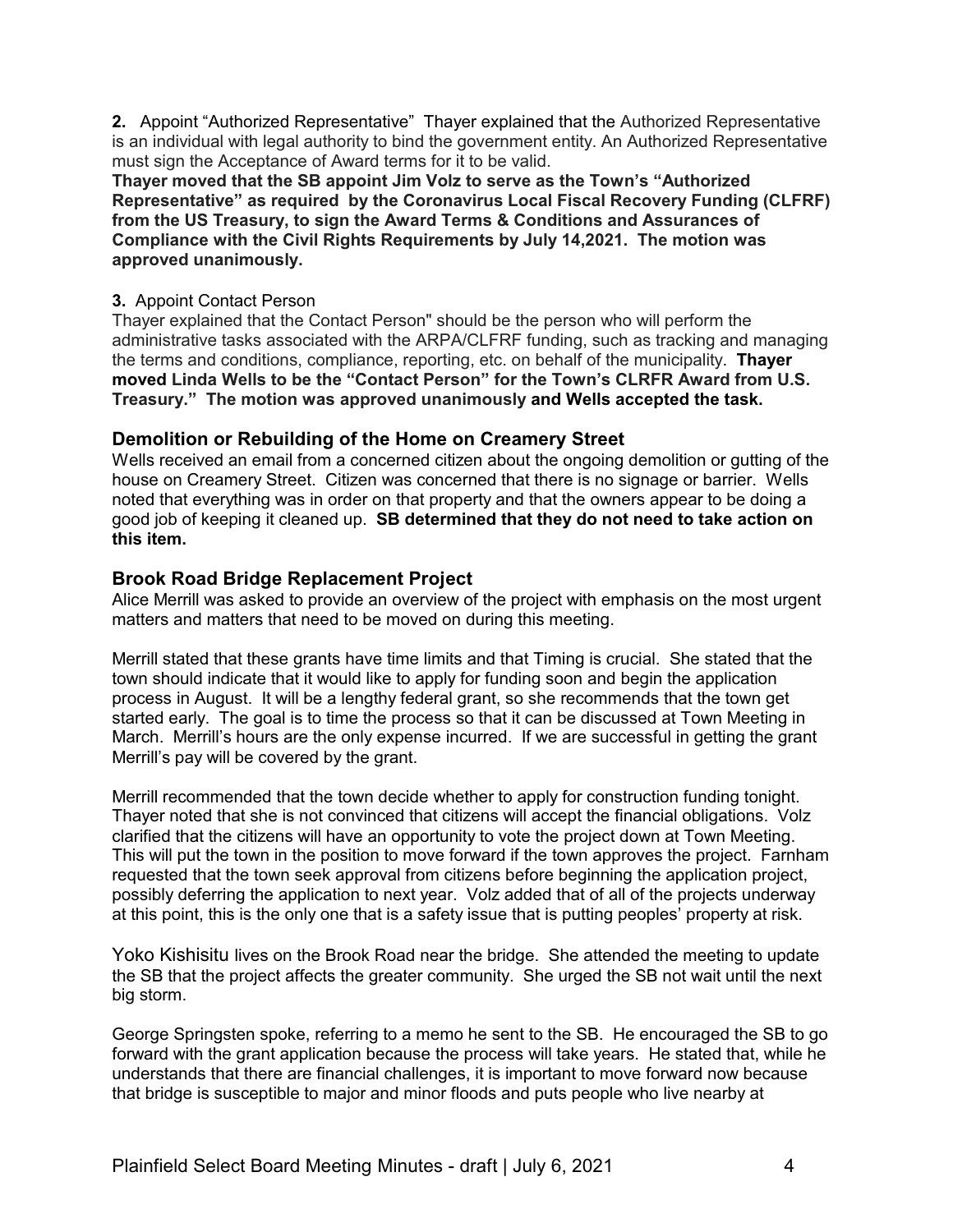substantial risk. He suggested that there could be a great discussion about this at Town Meeting.

Thayer asked how he suggests paying for it and noted that the SB needs to be in a situation where they have information to present to the voters when there is town discussion about it. Farnham noted that the cost will go up over time.

Merrill stated that, if the application is successful, the earliest FEMA will act on it is in three years, at which point the town has three more years to act; but the longer we wait the more expensive the project will be. She noted that FEMA may be persuaded to change their deadline because of the Route 2 project. She reminded the SB that the town has already spent money on this project. She stated that the SB needs to get more community input about it and urged the SB to invite Grace Vinson of Central Vermont Regional Planning Commission and Stephanie Smith to come to a meeting.

Volz agreed with Merrill and recommended that the SB authorize her to start the application process in August. He said that it can wait until the next meeting, but it needs to be acted on soon. Volz puts this high on the list of what SB needs to do and recommended putting this on the next meeting's agenda.

Farnham noted that if community input is required then the community needs to be informed about the issue through a special meeting.

Volz reminded SB that the town has already spent \$32,000.00 on this.

Merrill was asked to estimate the cost of writing the grant and suggested that it will be a few thousand dollars but that she has the help of Stephanie Smith and has done similar grants in the past, so has a lot of the information that will make completing the application go more quickly.

Springsten noted that the 2016 study ran through ten alternatives at community forums and a design was chosen.

Susan Grimaldi suggested that the SB agree to proceed with the grant application and then allow the town to have the option to approve or reject the project, noting that a vote by the SB to end discussion of this matter would disenfranchise members of the community.

Thayer expressed concern for those who are not aware of this discussion. Noted that the timeline is not pressing at this point. The costs of this project plus the Route 2 project are over \$600,000.00.

Farnham stated that the grant can be applied for every year.

Merrill suggested that this project be added to the town website and asked that the Malone and McBroom Study and the VHB design plans and benefit cost analysis be put on the website. She noted that these studies indicated that the benefit outweighs the cost.

**Thayer requested that this item be put on the next meeting's agenda. Volz asked that it be put on the website. Thayer offered to put it on the town's homepage.**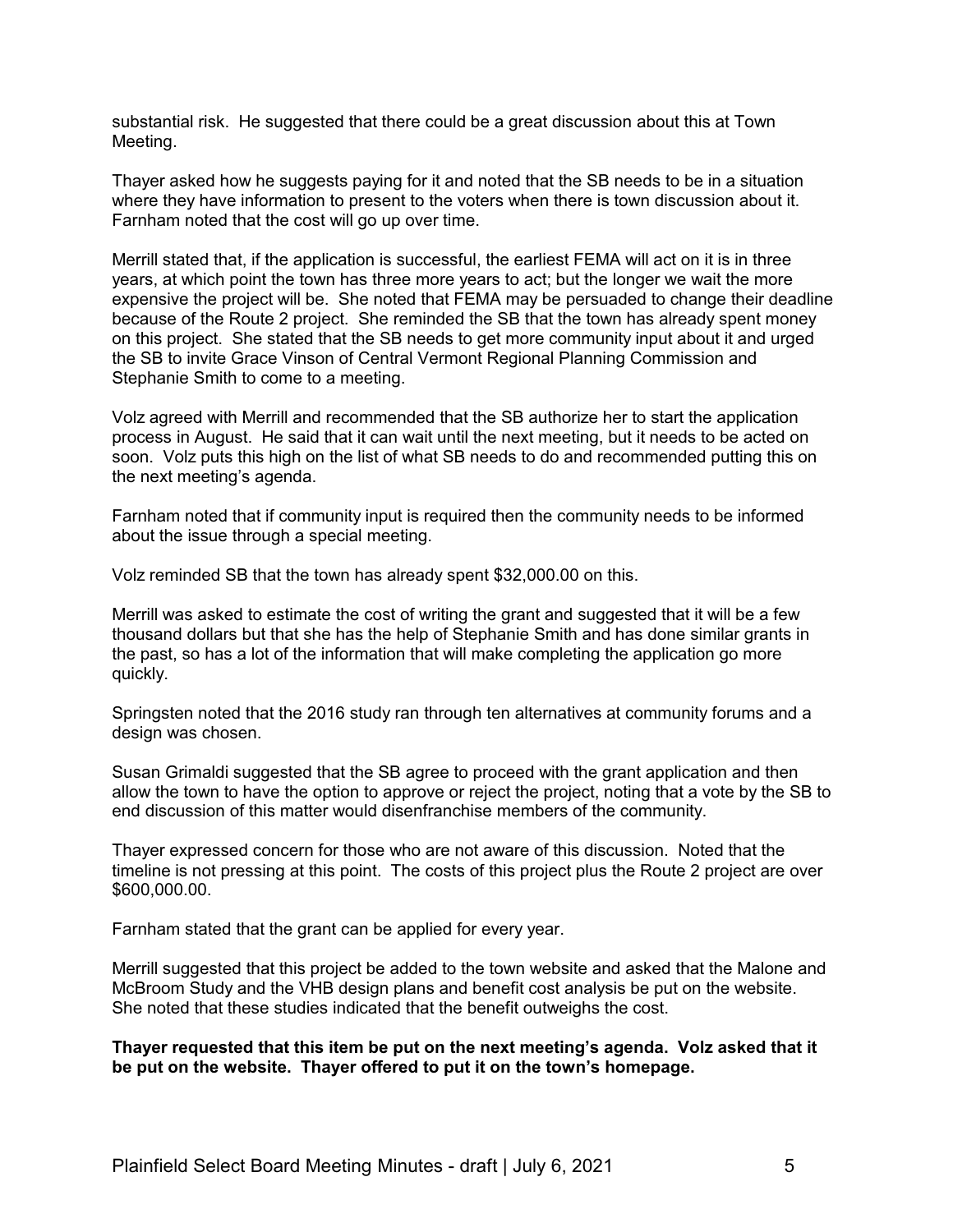George Cushing requested that the SB not make another move until the town agrees to spend the money on it, noting the cost of other projects underway.

#### **Update on Old Firehouse Alternatives Including Potential Sale or Lease**

Farnham reported on a conversation she had with Jay Southgate, who expressed interest in buying the building. He stated that he intends to remove the building, rebuild it in his shop, and then replace it. Southgate does historic reconstruction professionally. He expressed concern about the condition of the building and suggested that he would make it taller. Farnham related the details of the discussion with Southgate, who is interested in making the building into a living space. Southgate is open to retaining the design of the front of the building. His question is whether the town wants to use the same materials or look historically accurate.

Farnham learned that the building doesn't have water or sewer. Farnham requested a special meeting in late July so that SB can begin the conversation with Southgate and offered to set it up with Southgate.

Volz noted that the building might lose its historic designation if Southgate changes it and reminded that there is a thirty-day notice requirement for selling town property. Volz also requested that we get quotes for stabilizing the building and then bring it up at Town Meeting for discussion.

#### **This item will be added to the August 3 SB meeting agenda.**

Betsy Zeigler stated that she spoke with Southgate about his idea and requested that there be community discussion of the future of the building. The loss of historic designation for this building would be a loss to the town.

#### **Pedestrian Bridge Update Including Construction Traffic Control Plan**

Farnham stated that the contractor is still working on traffic control. They were supposed to start July 1, but there was a holdup on traffic control. Will reach out to them tomorrow. The road signs are up and Thayer will update the town website.

George Cushing asked if there is a possibility to keep Mill Street open to through traffic because closing it cuts off two more businesses in town. Farnham said that they can't have traffic moving through the intersection at Mill.

Farnham noted that the plan for this project is on the town website and requested that questions about it be directed to her.

### **Route 2 Intersection Update Including Review of Agreement Between Town and State**

VTRANS updated Farnham on the cost, which went up to \$311,000.00 because the town's share of the sewer and water pipes went from 50% to 56%. The town will be responsible for repaying the engineering costs from the time the town signed the agreement. **Farnham will forward the breakdown of costs and the agreement to the SB and requested a special meeting to go over the information.**

Farnham suggested that the SB needs to consider the Brook Road Bridge alongside this project.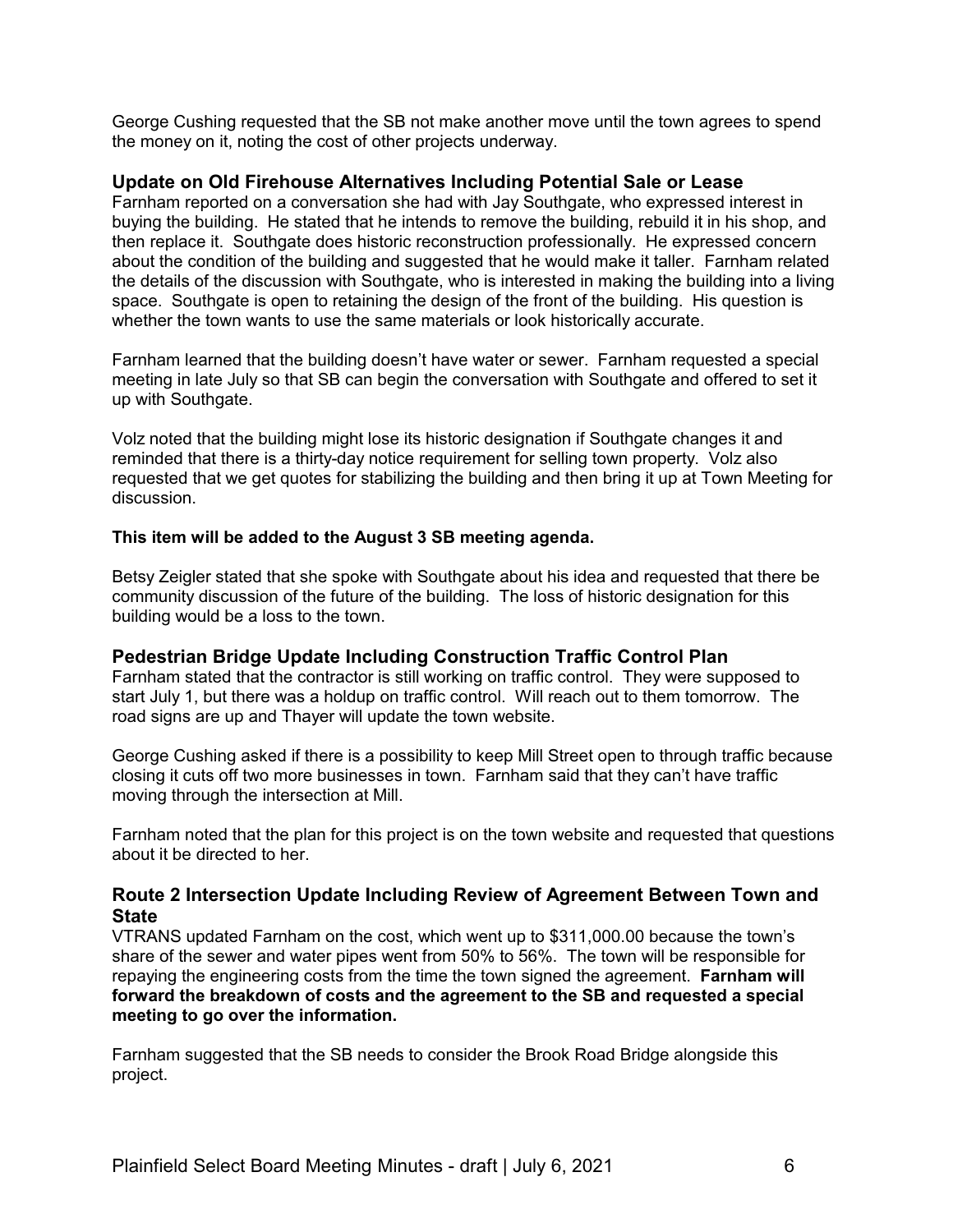#### **A Special Meeting to discuss the Route 2 project was set for July 27 at 6:00PM.**

#### **Flood Road Complaint from John Klimenok**

Farnham has met with Mr. Klimenok twice. Klimenok thinks that the town is widening Flood Road. Farnham detailed her recent meeting with Klimenok, who sent a letter to the town after the meeting. She noted that this issue has come up in the past with others, including former Road Commissioner, Bram Towbin.

Volz offered to contact Klimenok. Thayer suggested that he be contacted by writing and that he be asked to document the issue with survey maps, property deed and photographs. Farnham has gone twice and agrees with Thayer that further communication should be in writing.

#### **Thayer was asked to draft a letter to Klimenok and send it to SB for their approval.**

#### **Bean Road Update**

Farnham met with neighbors of the property in question and also with Karen Storey, Plainfield Zoning Administrator. Storey provided an overview of what's been done by ZA to date. Farnham also reached out to Janice Walrafen of the Development Review Board (DRB) for her perspective. She will now reach out to Jim Jamele, the landowner and Craig Chase (an engineer – for information about the septic system). Finally, she will contact Downstreet to try to assist the homeowner.

Volz indicated that he hasn't heard from the Town Health Officer yet.

Farnham stated that the chickens were in good health.

Chris Ditmeyer asked clarifying questions and noted that she understands that the goal is compliance – especially with fines. She did calculations of the fines, and determined that, depending on when you calculate from, there are three violations and each violation accumulates fines. One violation alone totals \$11,000.00. Calculated from the date of the violation through the end of May, 2021, the total for the other two violations would be \$35,000.00 or \$70,000.00, depending on how it is calculated. Ditmeyer stated that she wants the landowner to know how the fines are building up.

Thayer stated that the town would have to go to Environmental Court, with a lawyer and witnesses in order to levy the fines.

Volz spoke about the cost in relation to other matters of concern to the town and urged patience with the process while Farnham tries to address the issue.

Farnham added that we need to address the matter as a community and move toward compliance and resolution, stating that she's not sure the town would ever levy a fine of that enormity, especially if the landowner can be brought into compliance. Farnham stated that her biggest concern is the septic and noted that the trailer is not in use at this time, so the septic is currently not an issue. She will provide updates.

Ditmeyer requested that the matter be brought up at the next SB meeting for an update from Farnham on her progress.